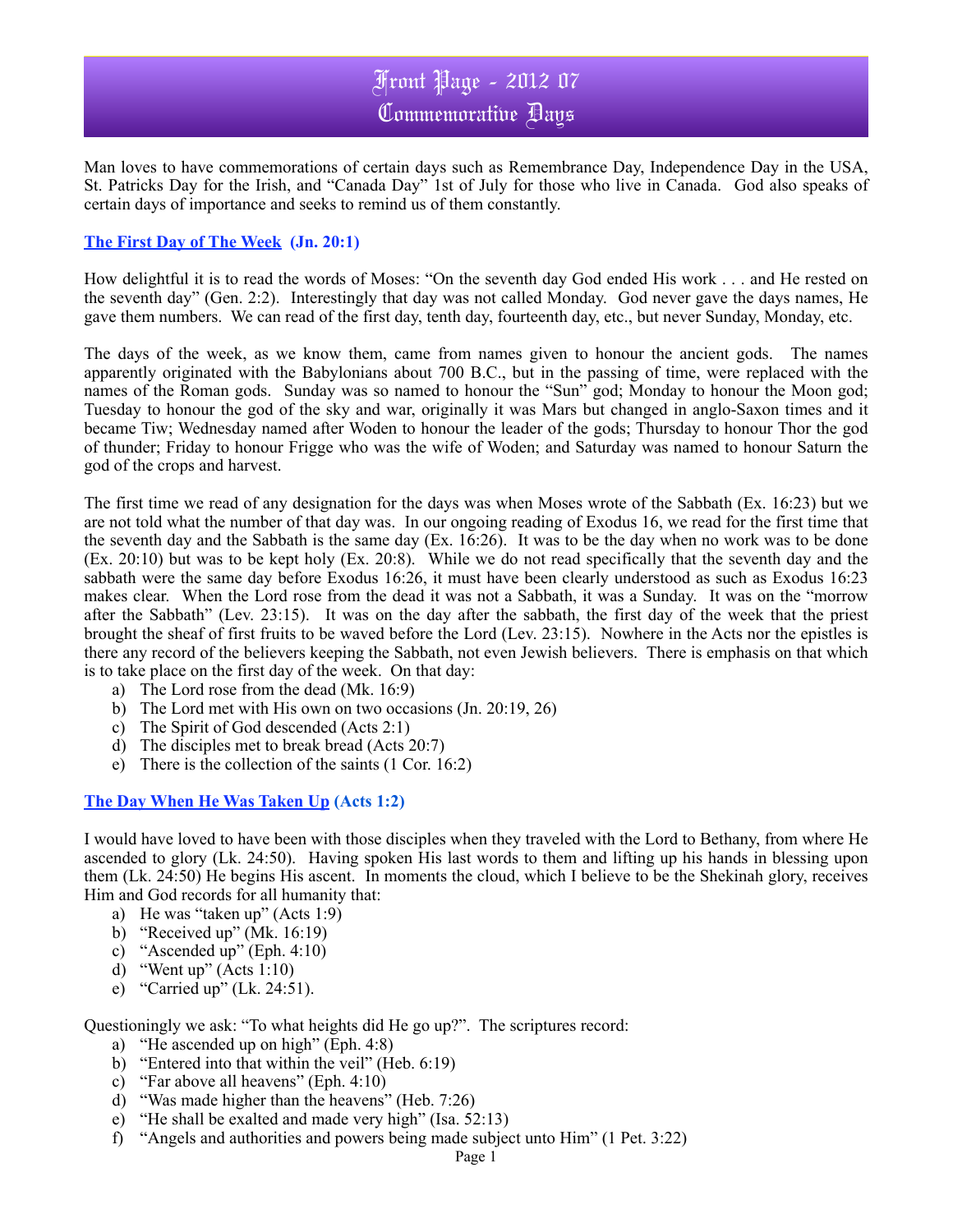

When He came to the Throne of God Himself, He then "sat down" (Heb. 1:3)

See the wonder of this, a man sitting on the right hand of the Majesty on high! What does God think of that? His answer comes clear: "Sit on my right hand, until I make thine enemies thy footstool" (Heb. 1:13).

#### **The Day of Pentecost (Acts 2:1)**

Fifty days after His resurrection, it was the first day of the week, the Holy Spirit came down. It also was a momentous event when God manifested to the world that Christ had been glorified. No one saw Him rise from the dead. They did not need to for they saw Him alive. Saints saw Him rise from the earth, but what evidence had they that He had been glorified? The angels said He had ascended into Heaven but was He glorified? John tells us: "the Holy Ghost was not yet given; because Jesus was not yet glorified" (Jn. 7:39). Now we can rest assured our wonderful Lord not only was received up in glory, but He has been glorified. The desire of the heart then becomes: "Since God has glorified Him, what can I, who am redeemed by His blood, do to glorify Him?"

## *"I can remember Him"*

#### **Day of Remembrance**

While the first day of the week is never called a "remembrance day", yet for thousands of saints across the world, our "remembrance of our Lord" is the major event of that day, and indeed the week.

It was a dark night, both by creation and morally, when our Lord sat with His disciples in the upper room. It began with thirteen men, but due to Judas going to fulfill His promised betrayal of the Lord, there were now twelve (Jn. 13:30). It was always a solemn feast for the Israelites when they were to remember how that, despite being bondmen in Egypt, the Lord delivered them (Deut. 6:12). This occasion was even more solemn, for the Lord of Glory takes bread, and breaking it said: "This do in remembrance of me" (Lk. 22:19). It was not the remembrance of deliverance from Egypt any longer, or the remembrance of an event, but that was to be superseded by a remembrance of the Lord. Then He took a cup and said: "This do ye, as oft as ye drink it, in remembrance of me" (1 Cor. 11:25). How could those early disciples ever forget Him, or the institution of the Lord's Supper? This was not to be a "tagged on" happening at the end of a church gathering. It was to be a deliberate setting aside collectively for remembering Him. On the first day of the week He arose from the dead (Mk. 16:9) and He has given to us the sacred privilege of gathering together and collectively "remembering Him". This is no ordinary gathering but a sacred convocation held exclusively for musing on Him, and what a man we have to remember.

Apart from the manifold glories of Himself, glories which we can retrace from eternity past to eternity future, we can muse and meditate on the glory of His deity, the glories of His condescending grace, His incarnation, His Holy life, His vicarious death, His mighty resurrection, His glorious ascension, His present offices, His future reign as King in the millennium, and His eternally acquired glory because of Calvary. We can muse on the beauty of His love for the Father, for the unlovely, for His own. For the beauty of His truth, power, speech, silences, weakness, authority, approachability, zeal, submission, sensitiveness, sorrows, joys, aversions, disfigurements and at least fifteen others. This is the one who is mighty in victory holding the keys of death and hell (Rev. 1:18); mighty in power holding the seven stars (Rev. 1:20); the seven-sealed book (Rev. 5:6-8), the sharp sickle (Rev. 14:14), and who stands in universal dominion with one foot on the sea, and one on the earth (Rev. 10:2). He can never be superseded in glory and never surpassed in excellency of position.

Blest are we collectively when coming to Calvary and when minds consciously sing His praises and exalt His Name, and when we look on the emblems He has decreed. Who can comprehend the wonder of our hearts and minds when we gaze on Him who was pierced for our sins, and see His body which was bruised and whose visage marred more than any man, and then to realize: